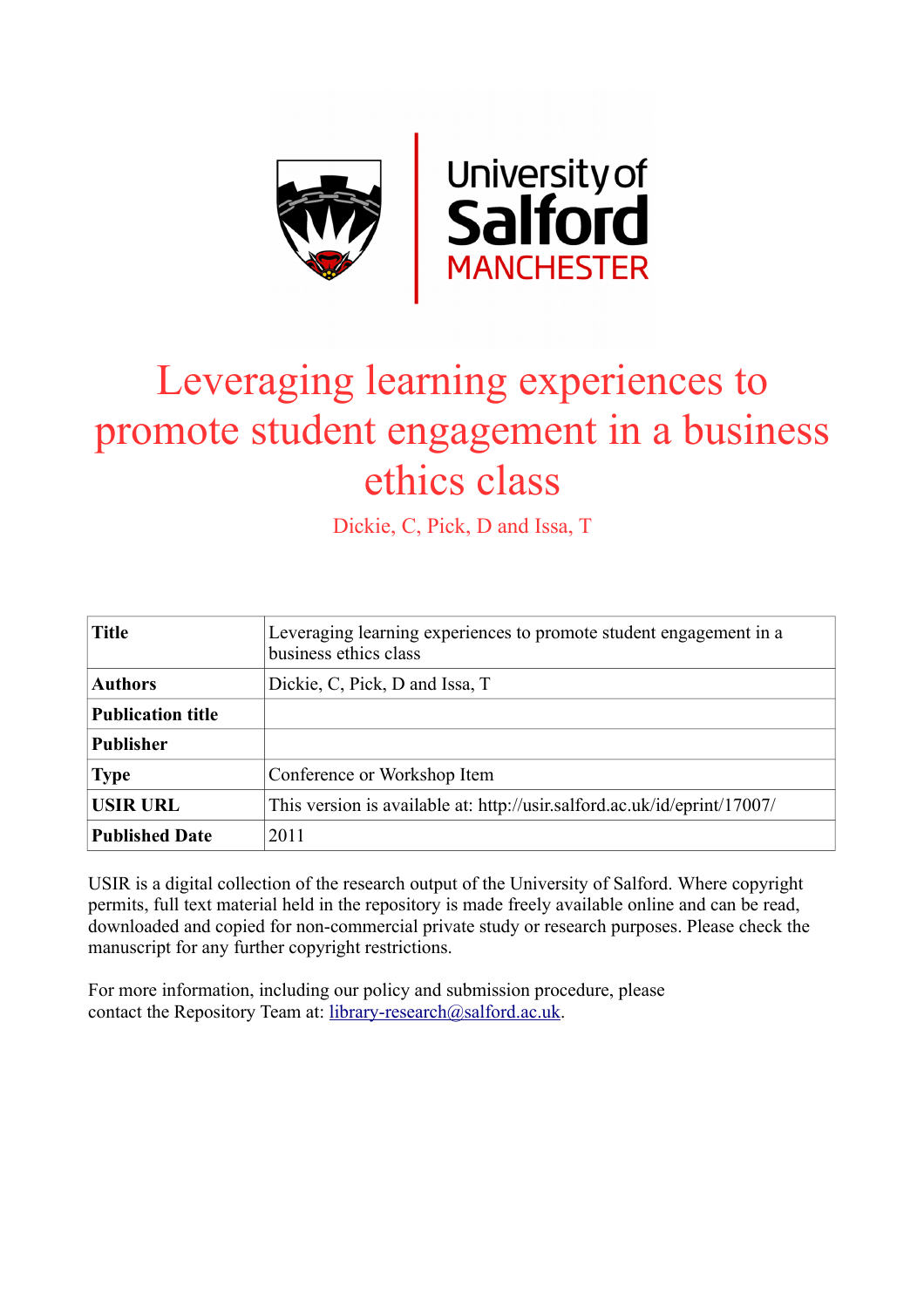## **Paper 74 – Full Paper**

# **Leveraging learning experiences to promote student engagement in a business ethics class.**

Authors Dr Carolyn Dickie Associate Professor David Pick Dr Theodora Issa

#### Address for correspondence

Dr Carolyn Dickie, Curtin University. Level 3, Building 408, Curtin University, GPO Box U1987, Perth Western Australia 6845. carolyn.dickie@cbs.curtin.edu.au

Associate Professor David Pick, Curtin University. Level 3, Building 408, Curtin University, GPO Box U1987, Perth Western Australia 6845. david.pick@cbs.curtin.edu.au

Dr Theodora Issa, Curtin University. Level 2, Building 407, Curtin University, GPO Box U1987, Perth Western Australia 6845. theodora.issa@curtin.edu.au

#### **Abstract**

*The number of students choosing to undertake business education has expanded dramatically over the past two decades concomitantly with exponential growth in business courses offered. However, the focus tends to be on the 'business of business' while the ethical, moral and social responsibility of business practice is neglected. This study evaluates students' responses to a new approach to teaching business ethics to an undergraduate cohort; a new, creative teaching model emphasizing a unique learning experience designed to encourage students to experience critical thinking, to analyse and synthesise ethical situations and reflect upon their learning experience. The model, with the acronym S.T.A.R - See, Talk, Act and Review - was introduced. Students were provided with conceptual tools and techniques to examine, act and reflect on ethical issues. Using a mixed methods approach, students' responses to the course were collected and their views of the new approach examined. Results suggest that, as well as a discernible shift in their view of the place of ethics in business, students have been far more engaged in the course and developing their learning experience.* 

#### **1. Introduction**

Business schools are attacked regularly in the media for failing to provide students with a comprehensive understanding and experience of how business organisations function, raising the learning/teaching question of the degree to which university students engage with the task of studying and developing skills related to business.

 Schoemaker (2008: 119) argued that "business education should be based on a curriculum for managing emerging technologies in a fast changing world and maintaining a balance between business and society". Nevertheless, valid, consistent data demonstrates that constituents regularly "criticise business schools for failing to provide students with a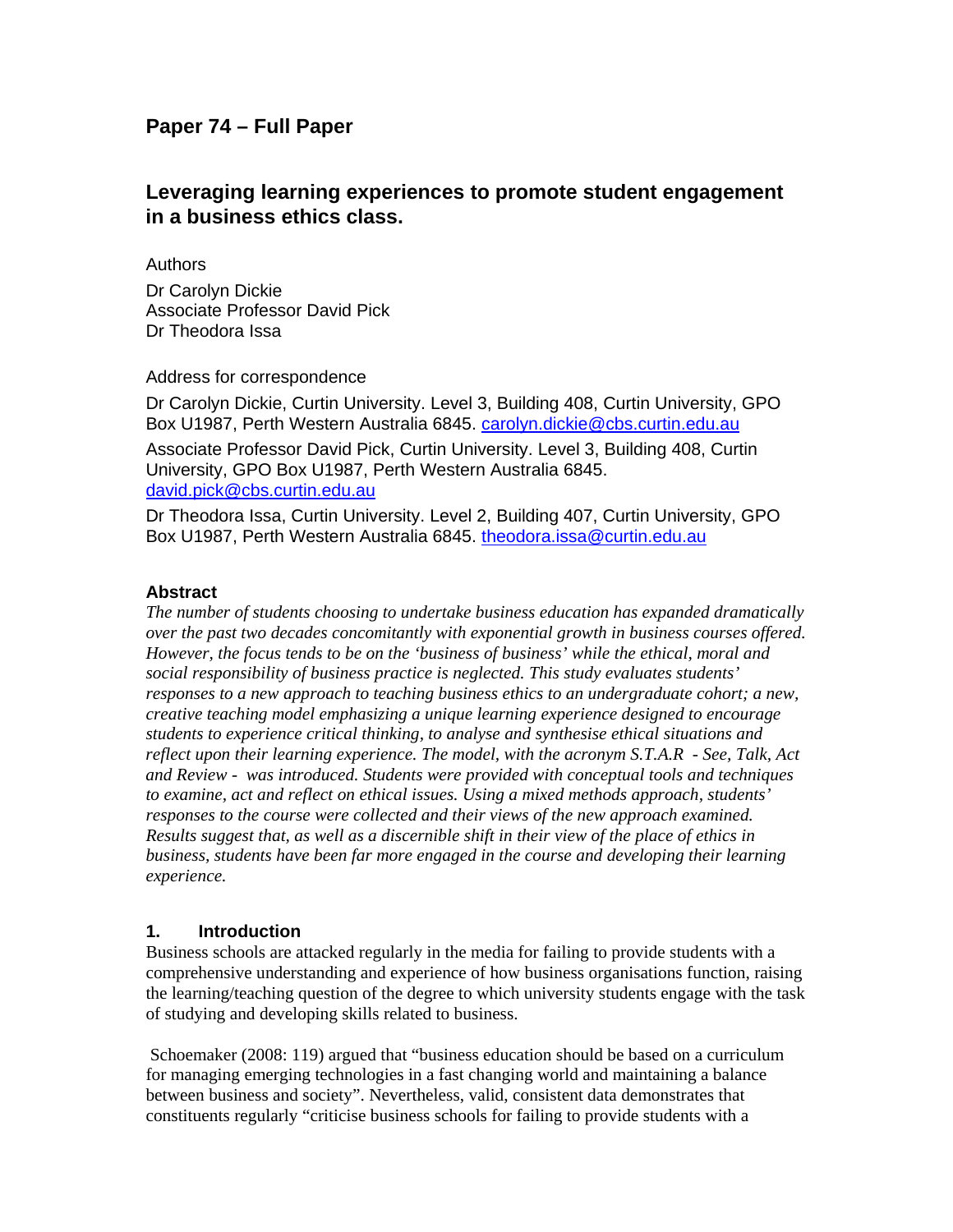comprehensive understanding of how business organisations function" (Athavale et al., 2008: 295). Also, the potential benefits and transformational nature of integrative teaching/learning curricula have resulted in some universities turning to a three-pronged approach of changing, modernising and promoting the context of business and its responsibility to society through their tertiary business education programmes. Not only does this approach engage students in their studies to provide an optimum learning experience, but also equips students with practical skills that can be transferred from the classroom to organizational workplaces.

Generally, the development of engaging pedagogies are ways of teaching that "generate high quality learning because they encourage students to be active learners, persuade students to be involved learners, harness student interest, channel student energy, promote understanding, motivate students to learn and discourage passive learning" (Field, 2009: 2). In the current case, a blended model of student engagement was proposed that would be student centred and outcome focused to motivate students in making high level cognitive connections to develop skills to promote self sufficiency in learning.

For the purpose of the current study, two questions were established:

- How would students respond to a course using a challenging and unique pedagogy requiring different engagement activities?
- How would students view the alternative teaching/learning experiences of the course?

The overall aim in the study was to test student willingness to engage in a different teaching mode in which students were encouraged to engage in more self directed and self managed learning. An innovative teaching model, using the acronym S. T. A. R. (see, talk, act and review) was introduced into a business ethics course. Using this model, students were encouraged to recognise an ethical business dilemma, debate and discuss the issue, decide on appropriate action and consider the consequences of their decisions. A secondary aim of the study was to develop a deeper understanding of student expectations of university and their learning experiences.

To make both practical and academic contributions the study provides insights and a deeper understanding of student responses related to the uncertainty and challenge of studying within a different paradigm. Secondly, the practical contribution and added value of emerged insights provide suggestions that could be adapted and employed in other courses of university study.

The paper is structured into four parts;

- a literature review used as a basis for the arguments for using alternative pedagogies and formative evaluation of suggested changes;
- the methodology and research process;
- the study results and
- key insights from the study which suggest that when presented with learning challenges students will respond positively and learn in a novel environment.

#### **2. Literature review**

#### 2.1 Student engagement

Engagement is a multi-dimensional phenomenon (Guthrie & Anderson, 1999; Chism, 2003**)**. More recently, Blaylock, Wiggs and Lachowicz (2008) argued that business students engage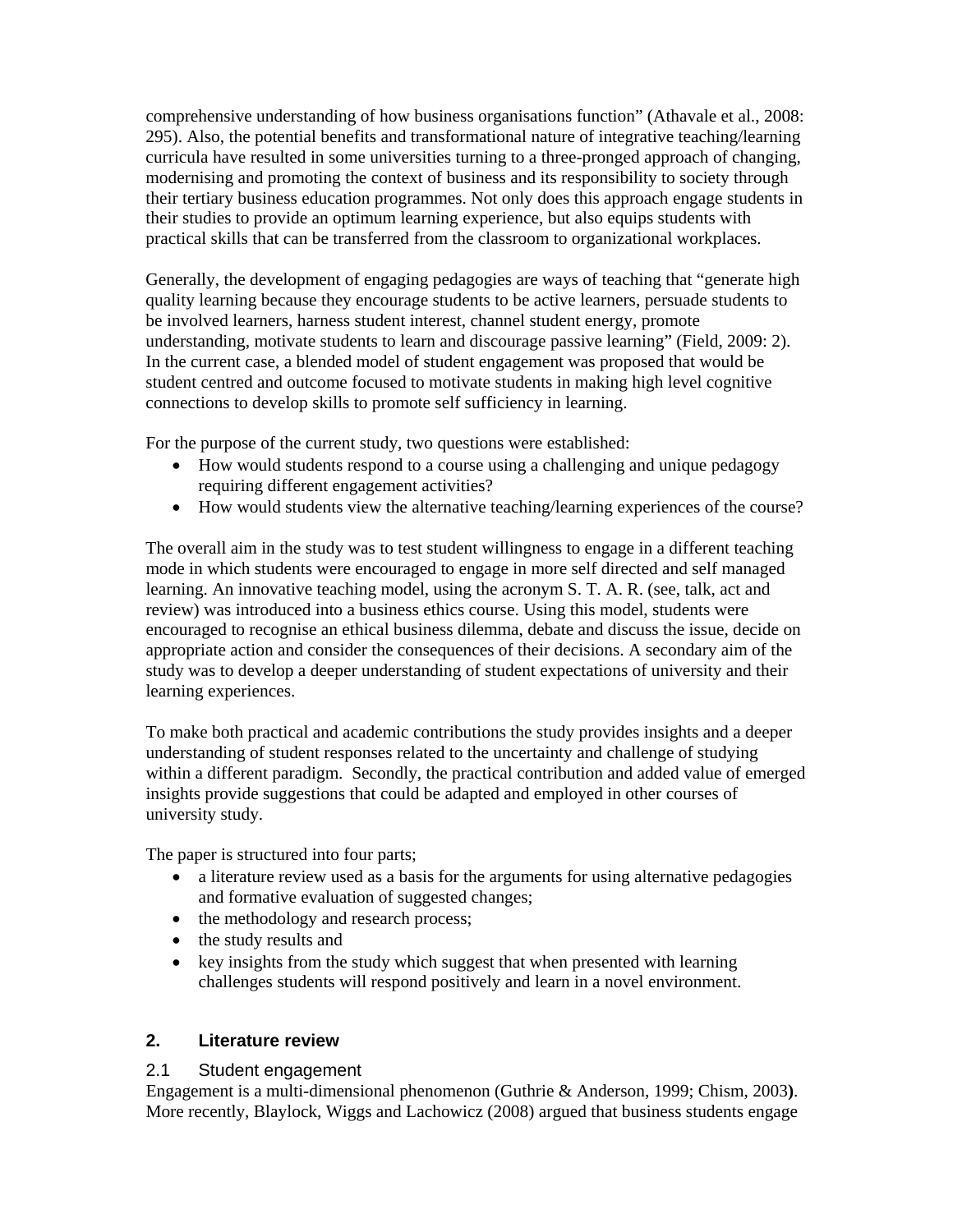best when provided with an adult learning environment. Colquitt, LePine & Noe (2000) and Bell & Kozlowski (2002) all argued that learning outcome is the best predictor of a successful class. Therefore, there is increased recognition that the learner is as important as the teacher and the learning environment in determining the extent to which learning occurs. Thus, optimum learning requires an interesting learning environment and actively engaged students.

Burke, Scheuer and Meredith (2007) focus on the importance of dialogue to facilitate learning, reflection, knowledge and skill acquisition. This approach is consistent with Kraigers's (2008) third-generation learning models that promote the importance of interaction and engagement among learners, and the need to provide students with an environment that encourages them to hypothesise, question, interpret, explain and evaluate issues and problems. The learning model formed the basis for development of the business ethics course. Included in the design was the recognition that individual differences including conscientiousness, anxiety, cognitive ability and self-efficacy influence learning outcomes (Beier & Kanfer, 2010; Gully & Chen, 2010). With this in mind, a number of alternative learning strategies and assessment types were included in the course design to encourage maximum engagement by all students. For example, concept maps, debate, role plays, videos, case studies, critical analysis of written works and open discourse were strategies developed.

When referring to the engagement concept, Steele and Fullagar (2009: 5), despite finding that "existing definitions lack a strong conceptual foundation and often confuse the antecedents and outcomes of engagement with facets of engagement", have suggested that restructuring of academic work involves flow experiences, academic work experiences such as role clarity and support for autonomy and feedback and attention to psychological and physical health. Earlier, Csikszentmihalyi (1990) suggested flow was related to three components: an optimal balance between challenges in the task and the skills necessary to meet the challenges; a state of total absorption, with students focused and immersed in their activities; and, flow experiences so enjoyable and optimal that students are motivated intrinsically by the task itself.

#### 2.2 Student experience

Pine and Gilmore (1998) proposed the concept of the experience economy to suggest successful businesses will provide a distinct offering by experientialising the product or service provision. Thus, a product or service that is a commodity may be transformed into an experience that provides the opportunity for differentiation and consumers obtaining a feeling of greater engagement with the business. The experience economy requires development of a memorable event such that the event adds value to the product or service on offer. The experience concept is easily transferred to the model used in the current study.

Early  $21<sup>st</sup>$  century students experience university education in very different ways than previous generations (Krause, Hartley, James & McInnes, 2005; Oblinger & Oblinger, 2005). Current students are among a generation identified by Brennan, Patel and Tang (2009) as often working more than 20 hours per week in paid employment and who are motivated by gaining a qualification quickly and entering the workforce in a well-paid job. These students are juggling multiple demands and can become jaded and disillusioned about their study very quickly. The traditional focus on curriculum content is not sufficient to maintain student engagement and, as a result, universities and academics must become more creative in their design and delivery of materials. The term "student experience" is attributed to Harvey,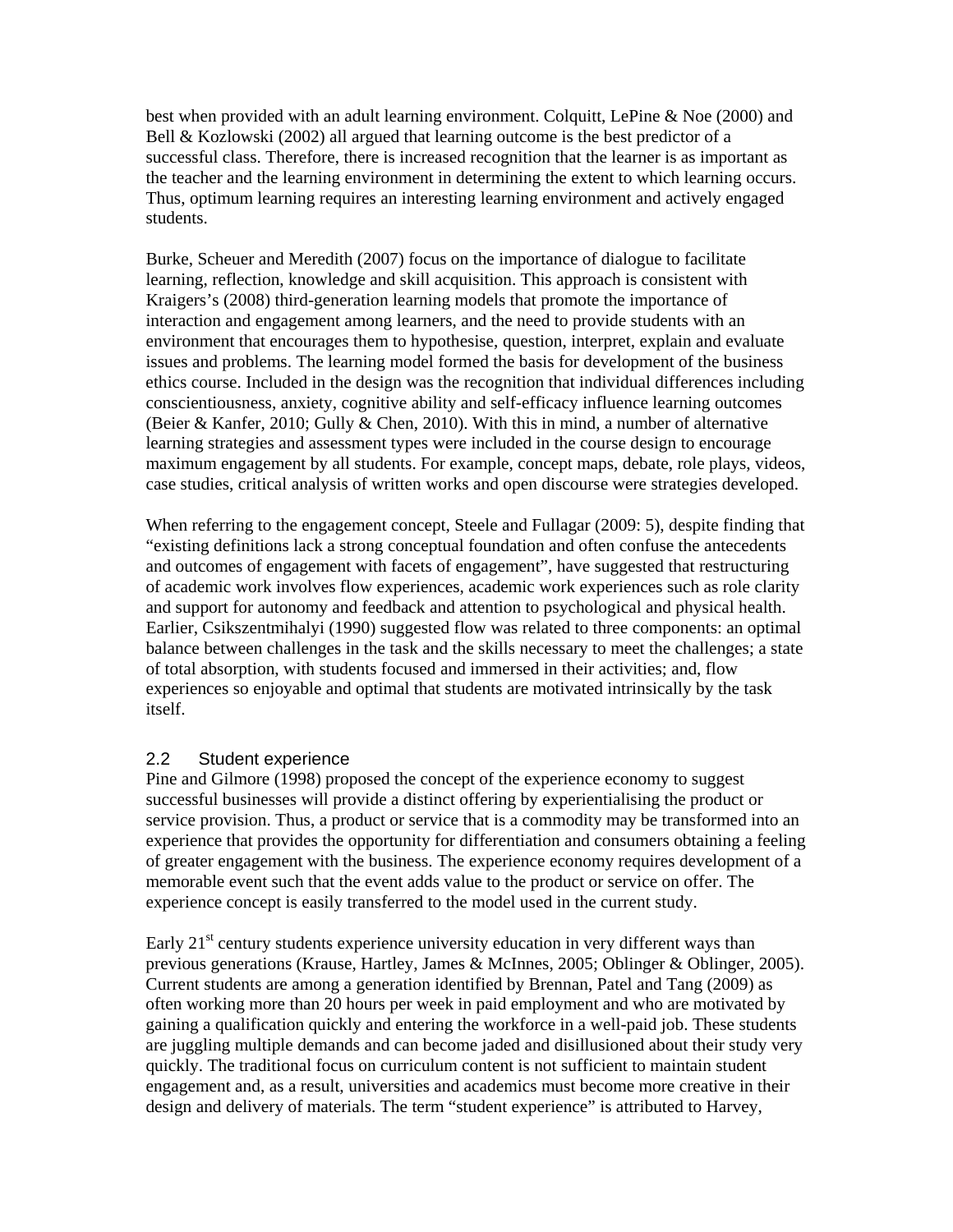Burrows and Green (1992) who, in relation to the quality of higher education noted that "this is not restricted to the student experience in the classroom but to the total student experience" (Harvey et al., 1992: 1).

Pitkethly and Prosser (2001) suggested that each university must develop an understanding of the specific needs and expectations of its own students rather than accept student experience as a universal construct. Students must be engaged interactively in their learning so that it becomes a holistic experience for them. Because notions of student experience are idiosyncratic and viewed from many perspectives (Benckendorff, Ruhanen & Scott, 2009), experiences are a distinct educational offering, quite separate from the product or service provided. Therefore, educators must see themselves not just as providers of an educational product or service, but also as deliverers of experiences. Field (2009) exhorted educators to encourage active learning by harnessing student interest. By listening to the students' voice about their experiences at university (Hu, Kuh  $&$  Li, 2008) and looking at student engagement in the context of modern day higher education, its potential as a powerful construct for engaging students can be extended in pursuit of achieving intended outcomes.

## **3. Methodology and research process**

#### 3.1 Participants

Research participants were required to provide insight into the research questions; therefore, purposeful sampling (Creswell, 2003) was used. A single case design was chosen and Creswell's (2003) definition that a case study is an exploration of a system bounded by time and place was accepted. A cohort of 100 undergraduate business ethics students formed the population for this study. The student cohort was extremely diverse in areas such as age, educational experience and workplace or business experience. Ethics approval for the study was granted (approval number SOM-03-10) by the University Ethics Committee which also oversees any research involving students.

Yin (1984) argued that case study design enabled researchers to capture the characteristics of real-life events and, while the results themselves may not be generalisable, some theoretical propositions may be relevant. Interest in trialling a creative and innovative teaching model and in gathering student responses to their learning experiences was the motivation for selection of a single case design. The study was conducted within a particular context (a business ethics course) at a single location (a Western Australian university) and at a particular time (a single semester's study – 12 weeks).

#### 3.2 Procedure

In response to Ghoshal's (2005) contention that business schools need to re think their curriculum and recognise their responsibility in shaping the behaviours of future managers, and based on Drumwright and Murphy's (2004) concept of 'the seeing-talking practitioner', a See, Talk, Act, Review (S.T.A.R) model was developed for use in a business ethics course. Students were encouraged to *See* (correctly recognise) an ethical business situation, *Talk* (debate and discuss) through the issue, *Act* (decide on appropriate action using role plays and case studies to test the outcomes) and *Review* (consider the consequences of their decisions and behaviour). Resources such as concept maps, readings, on-line case studies focussed on business ethical situations and a range of decision making models were provided. Activities introduced into the course included role plays, debates, discussions and peer evaluation. Assessment tasks were chosen to encourage critical thinking, creativity and imagination in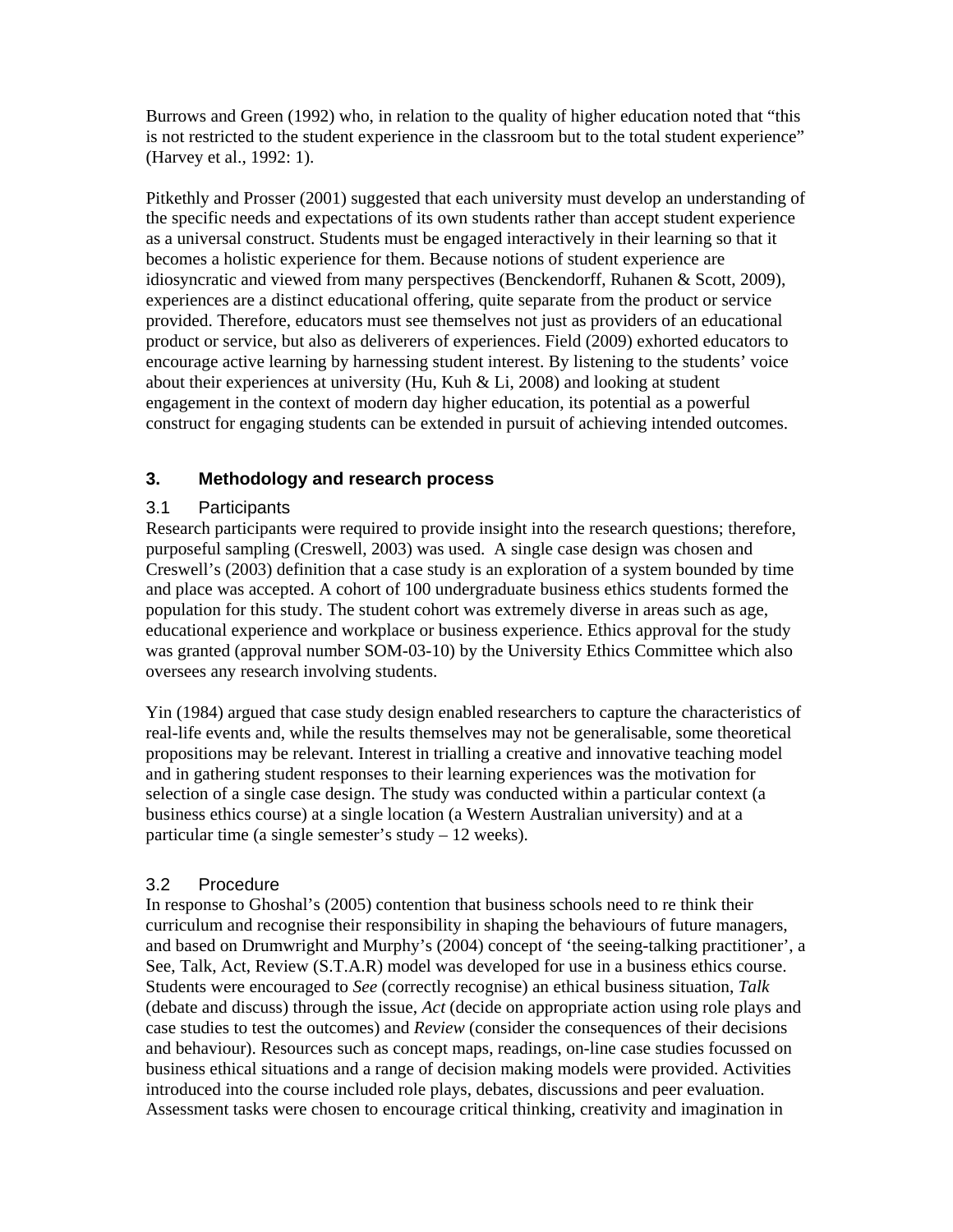ethical decision making, and to stimulate a depth of learning that students could transfer to their workplace. The assessment in this course was focussed on case studies, giving students the opportunity to demonstrate their ability to apply theoretical concepts to a practical situation. Students are assessed on how well they identify the ethical dimensions of the cases, their development and explanation of their position on the problems identified and the quality of the decision they make.

In the first class students were introduced to the idea of a course that was unique and challenging in terms of content, design, delivery and assessment. The course was designed around each of the four major S.T.A.R. concepts; each concept covering 3 weekly sessions of 3 hours developed to cumulatively cover the 12 week semester. In the fourth session, students were asked to provide, anonymously, their reflections on the course, the content, delivery and their learning experiences using de Bono's (1994) PMI (plus, minus, interesting) model. This model allows participants to see both sides of their experiences, consider different points of view and make informed decisions about their response to the learning environment. Students were asked to dot point their responses with no limit to the number of items they listed in each PMI section.

Students were allocated class time to complete the task. Responses were collected and placed into a sealed envelope for transcribing by a third party who could not identify the students' handwriting. In this way, students felt they could be more honest in their responses and could evaluate the course without fear or prejudice. Jabri (2006) postulated that honest reflections and narratives provide insights into, and an understanding of, the environment, structure, dynamic relationships, real life events and experiences within the context of the participant. This data collection process was replicated in session 8. At the end of the 12 weeks of classes, students completed, again anonymously, the university provided evaluation of the course and those data, quantitative and qualitative, were made available to the course controller.

#### 3.3 Analysis

No biographical data were gathered from students to reassure students of the anonymity of their responses. Some students fitted into a very specific demographic, so any data of this kind would have identified them easily.

The focus of the analysis was student engagement and experience and followed a 3 step approach. The first step comprised an initial read of all the students' comments for each section of the PMI to gain an overall understanding of responses. The second step was to identify sub themes from students' comments. Lastly, sub themes were allocated to key engagement and experience themes. The 3 step approach is recognizable as 'thematic analysis' (Aronson, 1994) and is used to identify relevant tags (key words), links (codes or sub themes) and categories (main themes).

A diverse range of students was represented which provided the advantage of gathering a variety of responses. Whilst student comments could be coded into a number of different themes, only comments related to engagement and experience are included in the following tables and only the top three sub themes are listed. Frequencies were allocated to tags associated with each link but no further quantitative analysis was completed as statistical significance of responses was not the aim in the study. Selected verbatim quotations from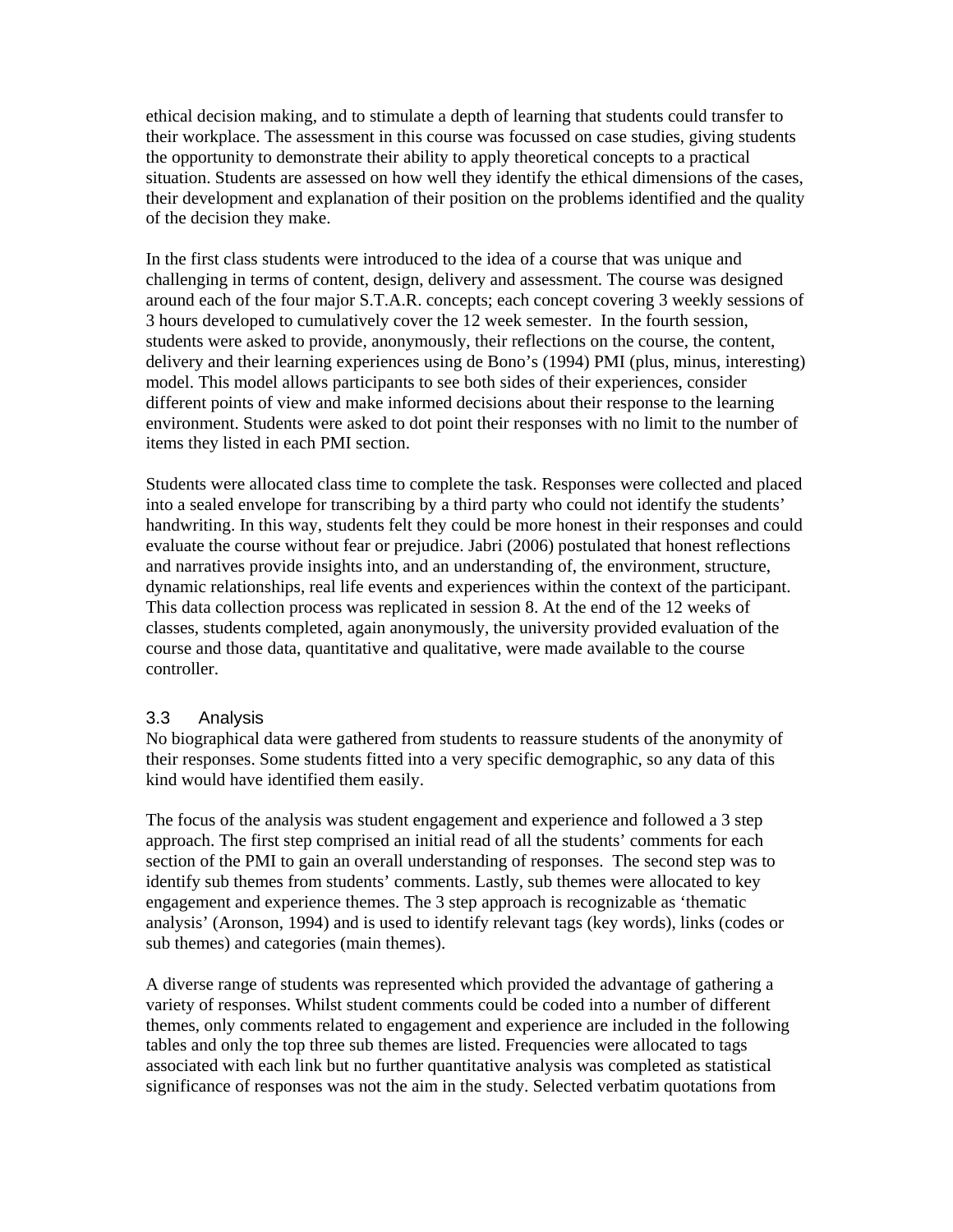participants have been included to be consistent with recommendations by Jabri (2006), to reflect the participants' perspective and voice.

## **4. Results and Discussion**

## 4.1 First round of formative feedback

Skinner, Furrer, Marchand and Kindermann's (2008) explanation of student engagement as being related to more subtle cognitive, behavioural and affective indicators was the basis for assigning student comments to the engagement category. Similarly, using Li, Daugherty and Biocca's (2003) suggestion that experience is related to consumers undergoing an emotional or psychological reaction to a product or service, comments related to activity and environment were assigned to the experience category.

## 4.1.1 First round Plus (positive) feedback

In the first round of feedback a total of 155 comments were made by students in the Plus section. 70 of those comments were related to student engagement and 71 comments were related to student experience.

| <b>Categories</b> | Links                      | <b>Tags</b>                                     |
|-------------------|----------------------------|-------------------------------------------------|
| (Themes)          | (Sub-themes)               | (Student Comments)                              |
| <b>Engagement</b> | Student participation (20) | Lots of student participation $-$ keeps lesson  |
|                   |                            | interesting                                     |
|                   | Critical thinking (9)      | Critical thinking questions; no fixed answer;   |
|                   |                            | flexible                                        |
|                   | Challenging (9)            | The seminars are interactive and I find them    |
|                   |                            | challenging                                     |
| <b>Experience</b> | Support materials (16)     | Good, relevant materials; I like the concept    |
|                   |                            | maps and one page notes we get                  |
|                   | Shared opinions and real   | Small groups  let us communicate among          |
|                   | life activities (15)       | ourselves to solve problems that relate to real |
|                   |                            | life decisions                                  |
|                   | Group discussion, debate,  | Interactive seminars with many discussions,     |
|                   | problem solving (14)       | debates and different opinions being explored   |

## **Table 1: First Round - Plus feedback**

It is clear from the comments that students were experiencing a sense of challenge about the course and semester. Although happy with the level of interaction and the participative nature of the class, there is a sense of trepidation and anxiety evident in the following Minus comments.

## 4.1.2 First round Minus (negative) feedback

A total of 105 Minus comments were made by students. 32 comments revealed sub-themes related to engagement and 38 comments were related to student experience.

## **Table 2: First Round - Minus feedback**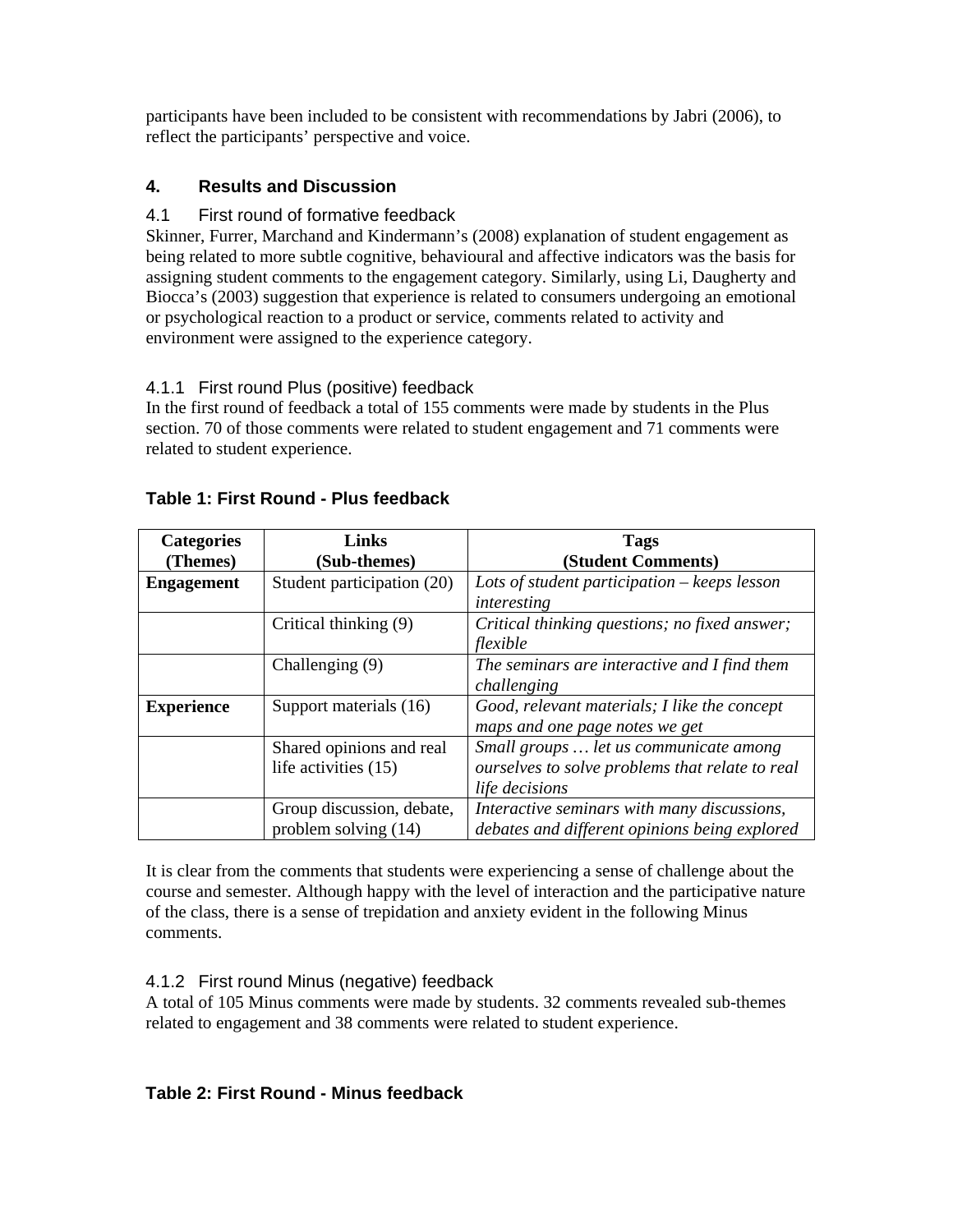| Themes            | <b>Sub-themes</b>            | <b>Comments</b>                                   |  |
|-------------------|------------------------------|---------------------------------------------------|--|
| <b>Engagement</b> | Boring/confusing (9)         | Can be confusing at times of the order in         |  |
|                   |                              | which things are presented. Boring $-$            |  |
|                   |                              | sometimes the class discussion is not that        |  |
|                   |                              | effective. Need more guidelines to help in        |  |
|                   |                              | study.                                            |  |
|                   | Textbook doesn't match       | Textbook is not very good, hard to                |  |
|                   | course $(4)$                 | understand                                        |  |
|                   | <b>Insufficient learning</b> | Lack of structured lecture notes $-$ may be       |  |
|                   | materials $(3)$              | helpful to provide where a student isn't able     |  |
|                   |                              | to attend class.                                  |  |
| <b>Experience</b> | No lecture slides (8)        | It is disappointing that there are no lecture     |  |
|                   |                              | slides, although it forces us to think more       |  |
|                   |                              | holistically, it will certainly make it difficult |  |
|                   |                              | to prepare for the final exam                     |  |
|                   | Some concepts confusing      | Confused with each concept, not clear about       |  |
|                   | and unclear $(5)$            | some concepts                                     |  |
|                   | Local students dominate      | Just some local students talking in class.        |  |
|                   | (3)                          | Certain people don't seem interested and do       |  |
|                   |                              | not participate.                                  |  |

In the Minus section, participants' responses focussed on the confusion, uncertainty and anxiety they felt, and there were many more single or individual responses than in the Plus section. It is interesting to note that items seen as Pluses by some students have also been noted as Minuses by others. This outcome supports Beier and Kanfer's (2010) contention that differences in individual perceptions must be at the forefront of curriculum design to facilitate good learning outcomes for all students.

## 4.1.3 First round Interesting feedback

A total of 71 Interesting comments were made by students in the first round of data collection; 49 comments related to engagement were identified. A total of 20 comments were related to student experience.

| <b>Themes</b>     | <b>Sub-themes</b>          | <b>Comments</b>                                  |  |
|-------------------|----------------------------|--------------------------------------------------|--|
| <b>Engagement</b> | Discussion opinions (8)    | It's hard to get your head around some of the    |  |
|                   |                            | information because it is very much based on     |  |
|                   |                            | opinion sometimes                                |  |
|                   | Critical thinking and      | Challenging – always have critical thinking      |  |
|                   | challenges (7)             | which I never had this in other courses          |  |
|                   |                            | always have to speak out.                        |  |
|                   | Different perspectives (4) | You must consider many different                 |  |
|                   |                            | perspectives                                     |  |
| <b>Experience</b> | Sharing opinions in        | Get to discuss with others, know more about      |  |
|                   | discussions $(4)$          | their opinions on the matter during class        |  |
|                   |                            | discussions                                      |  |
|                   | Individual and group       | It's interesting to see the positions that other |  |

#### **Table 3: First Round - Interesting feedback**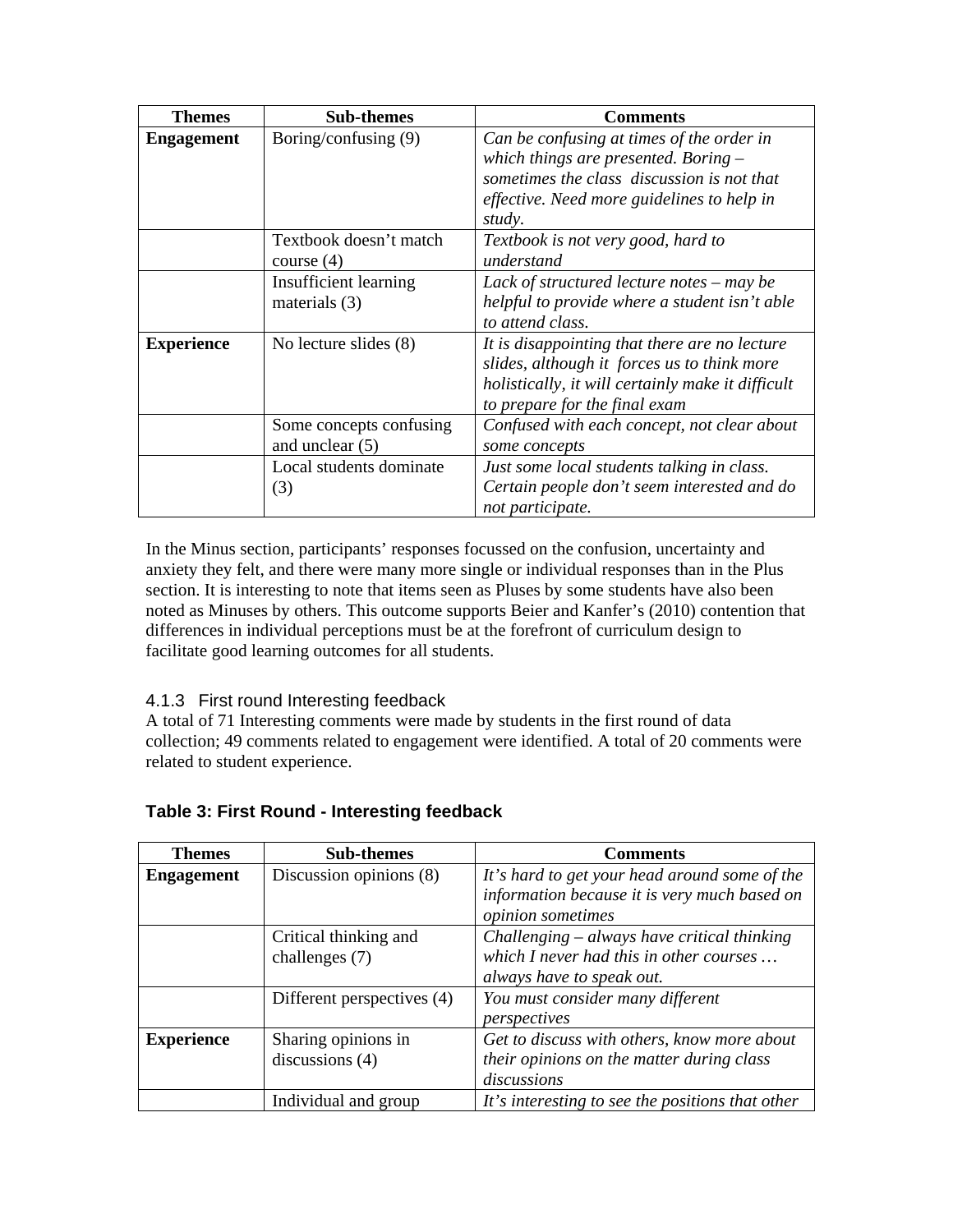| interpretations (2)        | $hold$ – whether it's different or the same to |
|----------------------------|------------------------------------------------|
|                            | <i>vours</i>                                   |
| Responding to case studies | The use of case study to be analysed is        |
|                            | already good for individual to learn           |

The Interesting section has fewer comments than the Plus and Minus sections. Students, having already ascribed a 'good' or 'bad' response to conditions in the classroom seem less confident about what constitutes 'Interesting'.

## 4.2 Second round of formative feedback

After four weeks of the semester, students understood what was expected of them and were enjoying the learning opportunities more. There were many more positive (Plus) comments in this round of data collection.

## 4.2.1 Second round Plus feedback

A total of 175 Plus comments were made by students in the second round of data collection; 74 comments related to engagement and 56 comments were related to experience sub themes.

| <b>Themes</b>     | <b>Sub-themes</b>        | <b>Comments</b>                              |
|-------------------|--------------------------|----------------------------------------------|
| <b>Engagement</b> | Class online discussions | Discussions in class. MP3 feedback.          |
|                   | (10)                     |                                              |
|                   | Open participation (10)  | All students expected to have open minds and |
|                   |                          | participate with others.                     |
|                   | Interaction between      | All people encouraged to discuss ideas       |
|                   | students $(9)$           |                                              |
| <b>Experience</b> | Mind maps/concept maps   | Unique mind maps that no other university    |
|                   | (20)                     | gets                                         |
|                   | Develop understanding    | Learning feels more personal, creates good   |
|                   | through entertainment or | understanding  exciting class                |
|                   | interests $(11)$         |                                              |
|                   | MP3 feedback for         | MP3 feedback clips for assignments valuable  |
|                   | assignments $(7)$        | for future assignments                       |

## **Table 4: Second Round - Plus feedback**

Plus comments indicate that students have become more aware of the unique learning tools being used. There is a high degree of student approval and appreciation of the resources provided. Less sub-themes emerged from the second round of Plus data than from the first round.

#### 4.2.2 Second round Minus feedback

80 Minus comments were made by students in the second round. This figure represents 20% less Minus comments compared with the first round of data collection. 7 comments related to engagement were identified and a total of 65 comments were related to student experience.

## **Table 5: Second Round - Minus feedback**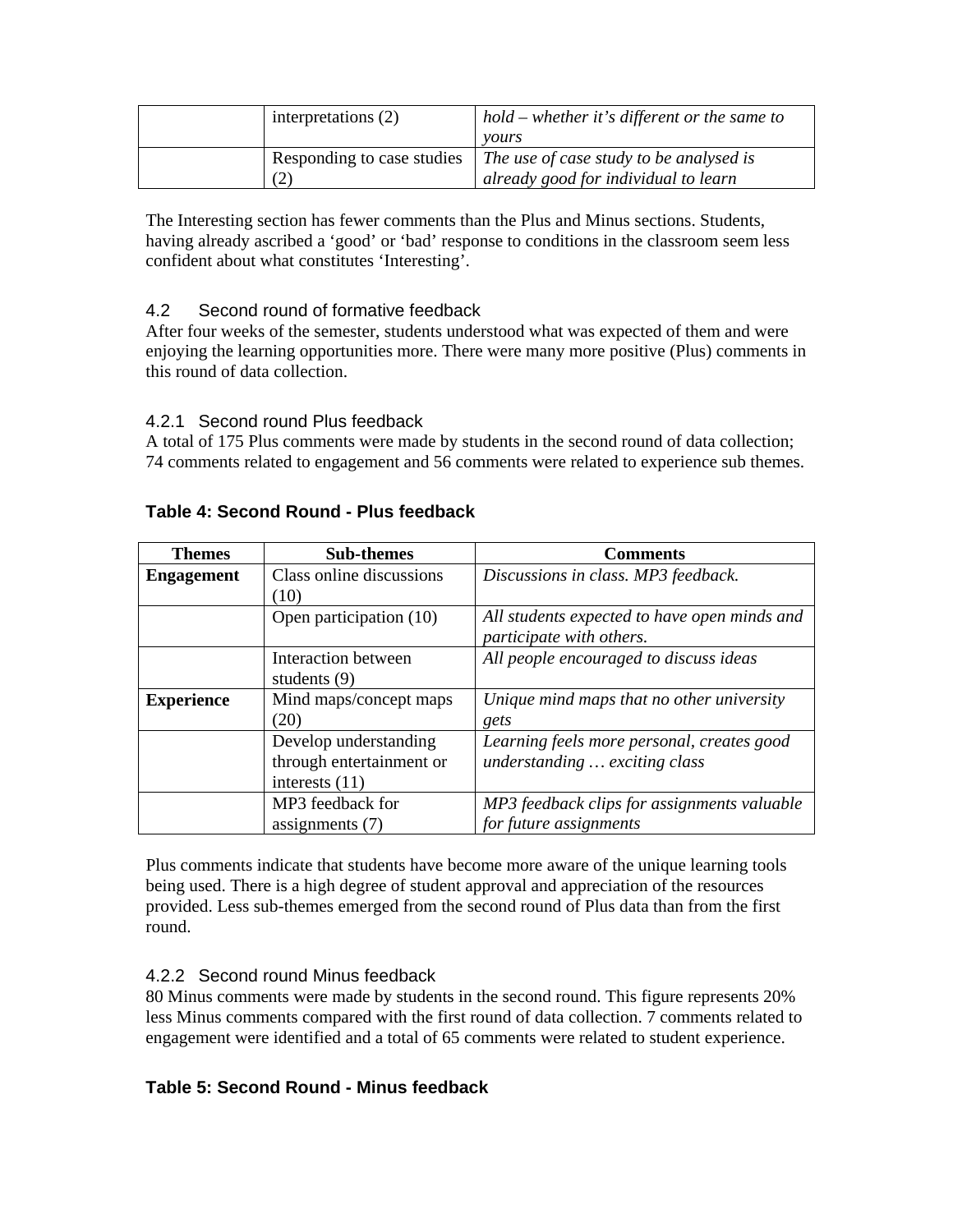| <b>Themes</b>     | <b>Sub-themes</b>          | <b>Comments</b>                               |  |
|-------------------|----------------------------|-----------------------------------------------|--|
| <b>Engagement</b> | Concepts hard to learn (2) | Concepts hard to get your head around         |  |
|                   | Structure of study (1)     | Course could be better structured to help     |  |
|                   |                            | studying                                      |  |
|                   | Discussions get off topic  | Discussions can get quite off topic sometimes |  |
|                   |                            |                                               |  |
| <b>Experience</b> | Assessments $(11)$         | Exam will be hard and challenging  so         |  |
|                   |                            | many different ways you can answer it         |  |
|                   | Need more PPT slides (9)   | Powerpoint notes needed to set out contents   |  |
|                   |                            | of the seminar in case of absence             |  |
|                   | Group work issues (5)      | Discussion have some people talking and       |  |
|                   |                            | being asked questions                         |  |

Although 80 Minus comments were made in this round, very few engagement sub themes emerged indicating that students were reporting very individual responses rather than common concerns. The experience sub-themes indicate that students were becoming concerned about assessment outcomes and that was influencing their perception of their learning experience.

#### 4.2.3 Second round Interesting feedback

Only 45 Interesting comments were made by students; 24 comments related to engagement and 18 comments were related to student experience.

| <b>Themes</b>     | <b>Sub-themes</b>          | <b>Comments</b>                               |  |
|-------------------|----------------------------|-----------------------------------------------|--|
| <b>Engagement</b> | Multiple answers to        | So many ways and approaches to a specific     |  |
|                   | questions $(4)$            | situation                                     |  |
|                   | Challenging $(3)$          | The course is challenging; understanding all  |  |
|                   |                            | the concepts is difficult                     |  |
|                   | Variety of shared opinions | Everyone has different opinions. Good to      |  |
|                   | (2)                        | discuss questions and see all different views |  |
| <b>Experience</b> | Discussions $(2)$          | Discussions are insightful and eye-opening    |  |
|                   | Communication (2)          | Two way communication $-$ staff always talk   |  |
|                   |                            | to students                                   |  |
|                   | Mind maps $(2)$            | Mind maps useful for linking new ideas        |  |

#### **Table 6: Second Round - Interesting feedback**

The limited number of sub themes in the Interesting category indicates that students tended to respond more readily to the Plus and Minus categories.

#### 4.3 End of semester feedback

A university managed evaluation (*eVALUate*) of every course taught is conducted every semester. Primarily, it is a quantitative instrument with an opportunity for students to add qualitative comments under the headings of 'what was good about this course' and 'how could this course be improved'. The university evaluation is not mandatory for students but elicited a 41% response rate from students in the business ethics class. This is above the average course response rate of 35%. Table 7 presents four of the items included in the university evaluation and indicates that an overwhelming majority of students who responded enjoyed the experience of the class and were actively engaged in their learning.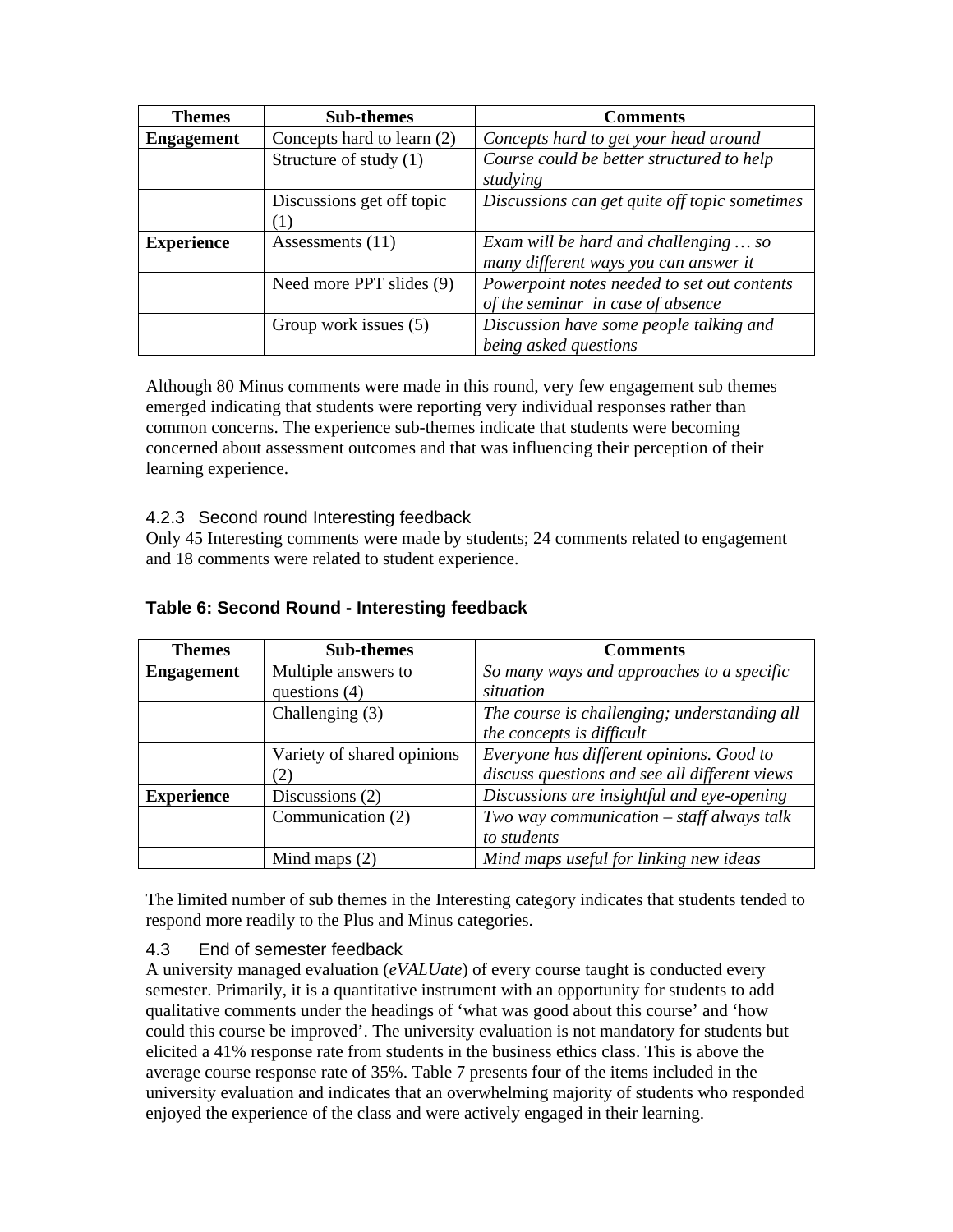## **Table 7: End of semester evaluation**

| <b>Quantitative Item</b>                                   | <b>Class</b> | <b>University</b> |
|------------------------------------------------------------|--------------|-------------------|
|                                                            | agreement    | average           |
| 2. The learning experiences in this course help me to      | 93%          | 85%               |
| achieve the learning outcomes                              |              |                   |
| 8. I am motivated to achieve the learning outcomes in this | 91%          | 85%               |
| course                                                     |              |                   |
| 9. I make the best use of the learning experiences in this | 91%          | 86%               |
| course                                                     |              |                   |
| 11. Overall I am satisfied with this course                | 95%          | 84%               |

## **5. Conclusions**

As a once only case study, the insights cannot be extrapolated blindly and generalised to all other contexts. Nevertheless, confidence about the wider validity of conclusions can be increased if the context for generalizing findings goes beyond immediate case results towards generalization of theory (Yin, 1993; Stake, 1995). This research study illuminated issues, ideas and approaches that can be used to inform, encourage and enable effective curriculum design and management of tertiary classrooms. Additionally, the S.T.A.R. approach has been shown to meet the needs of students in a business ethics course in particular, and can be adapted to business education in general. Moreover, students in this case demonstrated that they were able to benefit from the S.T.A.R. model teaching approach and overcome concerns expressed in the business education literature and in responses in the first PMI data collection by:

- increasing their engagement with ethics studies and business-related skills,
- acknowledging a broad base of business curriculum,
- achieving greater understanding of how and why ethical businesses function, and
- being empowered to become 'active' learners.

The end of semester *eVALUate* results indicate that the development of new approaches can leverage the learning experiences of students to result in a greater level of student engagement. Overall, the case has provided specific information for future development of the concept of leveraging student experiences as a means of establishing sound student engagement; results which warrant a broadening of the concept to other tertiary disciplines and courses of study.

## **6. References**

Aronson, J. (1994) 'A pragmatic view of thematic analysis', *The Qualitative Report*, 2(1), 16- 18.

Athavale, M., Davis, R. and Myring, M. (2008) 'The integrated business curriculum: An examination of perceptions and practice', *Journal of Education for Business*, 83(5), 295-301. Beier, M. E. and Kanfer, R. (2010) 'Motivation in training and development: A phase perspective' in Kozlowski, S. W. J. and Salas, E. (eds). *Learning, training and development in organizations.* New York: Routledge., pp. 65-98.

Bell, B. and Kozlowski, S. W. J. (2002) 'Goal orientation and ability: Interactive effects on self-efficacy, performance, and knowledge', *Journal of Applied Psychology*, 87(3), 497-505.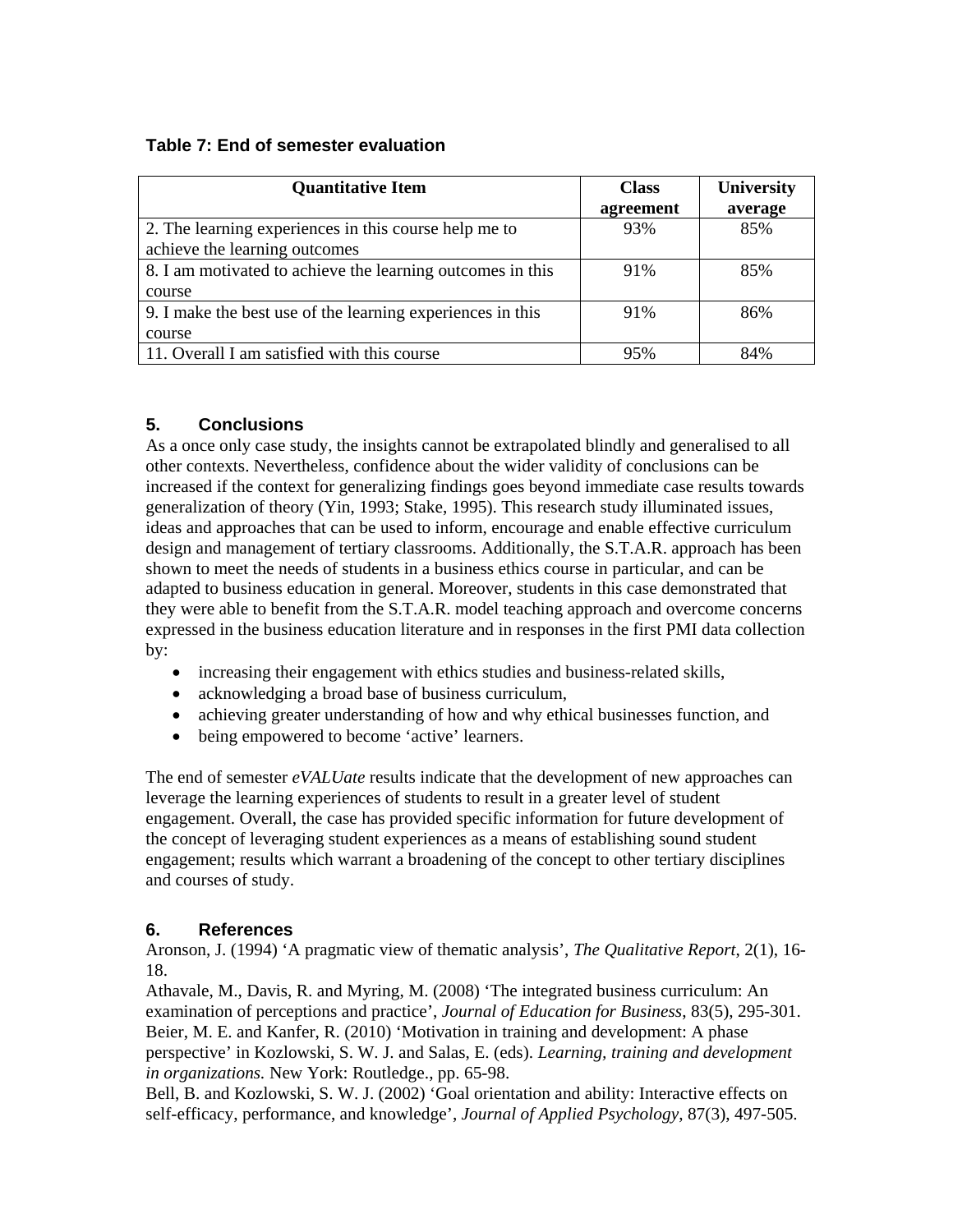Benckendorff, P., Ruhanen, L. and Scott, N. (2009) 'Deconstructing the student experience: A conceptual framework', *Journal of Hospitality and Tourism*, 16(1), 84-93.

Blaylock, B.K., Wiggs, G. and Lachowicz, T. (2008) 'Recreating the quantitative classroom for adult learners', *Proceedings of the Allied Academies International Conference. Cullowhee: Academy of Educational Leadership*, 13(2), 8-16.

Brennan, J., Patel, K. and Tang, W. (2009) *Diversity in the student learning experience and time devoted to study: A comparative analysis of the UK and European evidence*, London: Centre for Higher Education Research and Information.

Burke, M. J., Scheuer, M. L. and Meredith, R. J. (2007) 'A dialogical approach to skill development: The case of safety skills', *Human Resource Management Review*, 17(2), 235- 250.

Chism, N.V.N. (2002) 'Valuing student differences' in McKeachie, W. J. (ed.).

*Teaching tips: Strategies, research, and theory for college and university teachers (11th ed.).*  Boston: Houghton-Mifflin., pp. 128-147.

Colquitt, J., LePine, J. and Noe, R. (2000) 'Toward and integrative theory of training motivation: A meta-analytic path analysis of 20 years of research', *Journal of Applied Psychology,* 85(5), 678-707.

Creswell, J.W. (2003) *Research design: Qualitative, quantitative and mixed methods approaches,*  $2^{nd}$  edn. Thousand Oaks, CA: Sage Publications.

Csikszentmihalyi, M. (1990) *Flow: the psychology of optimal experience*. New York: Harper & Row.

de Bono, E. (1994) *CoRT Thinking Program Guide*. Heatherton, Victoria; Hawker Brownlow Drumwright, M. E. and Murphy, P. E. (2004) 'How advertising practitioners view ethics; Moral muteness, moral myopia and moral imagination', *Journal of Advertising*, 33(2), 7-24.

Field, R. (2009) 'Engaging pedagogies: The pathway to effective and efficient learning in the first year of higher education. *FYE Curriculum Design Symposium*, February, Brisbane: Queensland University of Technology.

Ghoshal, S. (2005) 'Bad management theories are destroying good management practices', *Academy of Management Learning and Education*, 4(1), 75-91.

Gully, S. and Chen, G. (2010) 'Individual differences, attribute-treatment interactions, and training outcomes in Kozlowski, S. W. J. and Salas, E. (eds). *Learning, training and development in organizations.* New York: Routledge., pp.65-98.

Guthrie, J.T. and Anderson, E. (1999) 'Engagement in reading: Processes of motivated, strategic, knowledgeable, social readers' in Guthrie, J. T. and Alvermann, D. E. (eds), *Engaged reading: Processes, practices and policy implications.* New York: Teachers College Press., pp.1-16.

Harvey, L., Burrows, A., and Green, D. (1992) *Total student experience: A first report of the QHE national survey of staff and students' views of the important criteria of quality*, Birmingham, UK: QHE

Hu, S., Kuh, G. D. and Li, S. (2008) 'The effects of engagement in inquiry-oriented activities on student learning and personal development', *Innovative Higher Education,* 33(2), 71-81.

Jabri, M. (2006) 'Narrative genre, social context, and the management of people: Intimations from the PRC', *Asia Pacific Journal of Human Resources,* 44(3), 364-373.

Kraiger, K. (2008) 'Third generation instructional models: More about guiding development and design than selecting training methods', *Industrial and Organisational Psychology: Perspectives on Science and Practice*, 1(4), 501-507

Krause, K., Hartley, R., James, R. and McInnis, C. (2005) *The first year experience in*